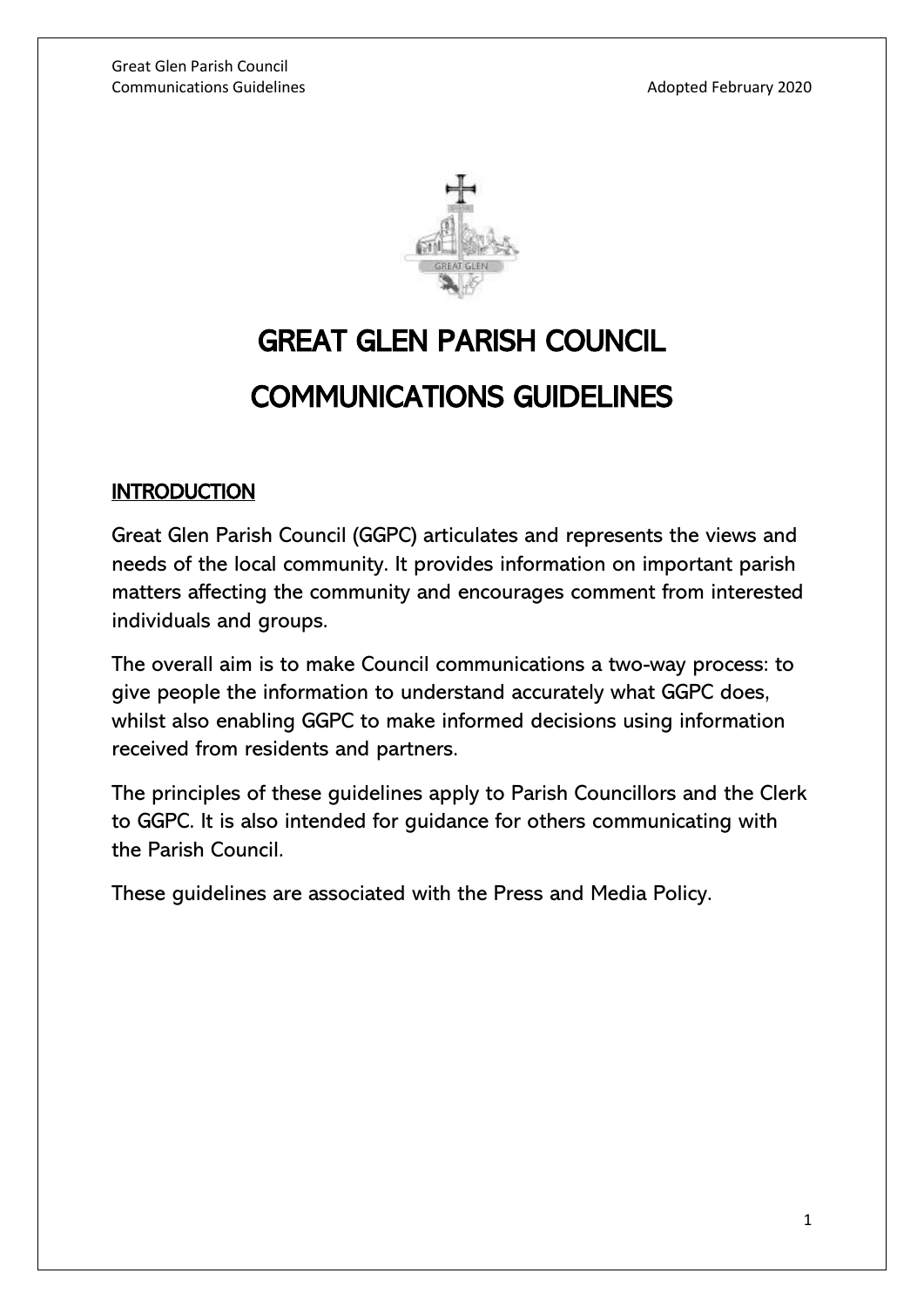## THE IMPORTANCE OF GOOD COMMUNICATION

Good communications will enable GGPC to:

- Better understand the needs of the community and develop appropriate strategies and priorities
- Raise residents' satisfaction, trust and confidence by communicating about issues
- Services and opportunities in the parish, the district and county.
- Be an effective voice of the community
- Maintain and enhance the reputation of GGPC
- Raise the profile of GGPC as a destination
- Make the best use of technology to innovate and engage with hardto-reach groups such as young people
- Proactively challenge inaccuracies and misrepresentations that might undermine the integrity of GGPC or the Parish

## WHO IS COMMUNICATING?

## PARISH CLERK

The Parish Clerk has overall responsibility for overseeing all communication with members of the community and outside bodies.

The Parish Clerk is provided with a Council email address which is to be used solely for the purpose of conducting Council business.

The Clerk must ensure that any verbal communication with the public on council related matters reflects the decisions and policies of GGPC regardless of the Clerk's individual views on any subject.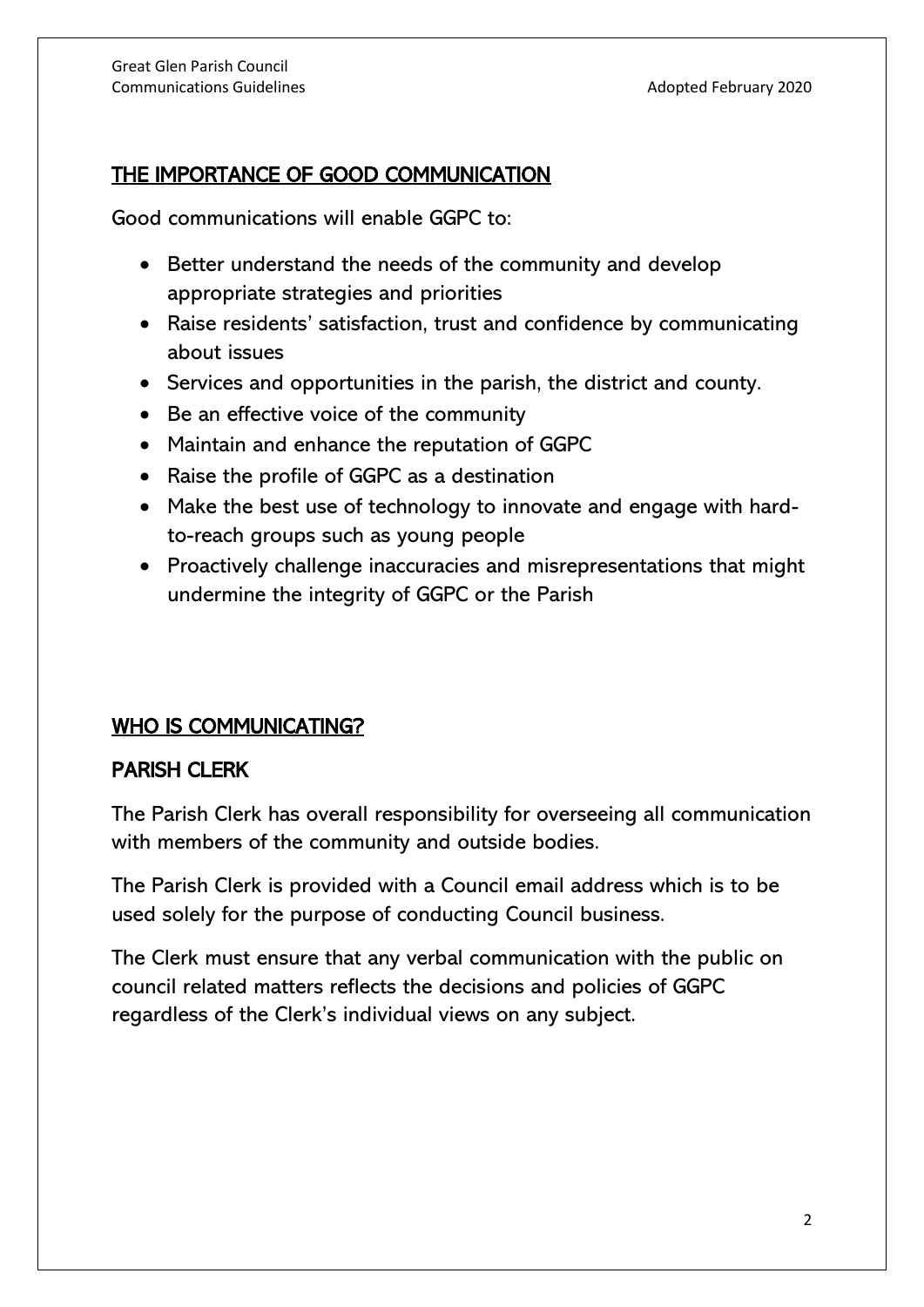## COUNCILLORS

Elected members will be regularly approached by members of the community as this is part of their role. How enquiries from the public are dealt with by Councillors will reflect on GGPC. Enquiries may be in person, by telephone, letter or email.

When in doubt about how to respond to an enquiry the guidance of the Parish Clerk will be sought.

At no time should Councillors make any promises to the public on any matter raised with them other than to say they will investigate the matter. All manner of issues may be raised, many of which may not be relevant to GGPC. Depending on the issue, it may be appropriate to deal with the matter in the following ways:

- Refer the matter to the Parish Clerk who will then deal with it as appropriate
- Request an item on a relevant agenda
- Investigate the matter personally, having sought the guidance of the Parish Clerk.

Councillors must ensure that any verbal communication with the public on council related matters reflects the decisions and policies of GGPC regardless of the Councillor's individual views on any subject.

# COUNCIL MEETINGS AND COUNCILLOR INTERACTION

GGPC meets on the second Tuesday of every month. Meetings start at 7.30pm.

GGPC has a number of working groups/committees whose activities are reported back to the council in the monthly meetings.

An initial draft of the meeting minutes will be produced by the Clerk and issued to councillors within 10 working days by email for review. The Agenda and Minutes of the meetings are published on the Council website following approval at the following council meeting.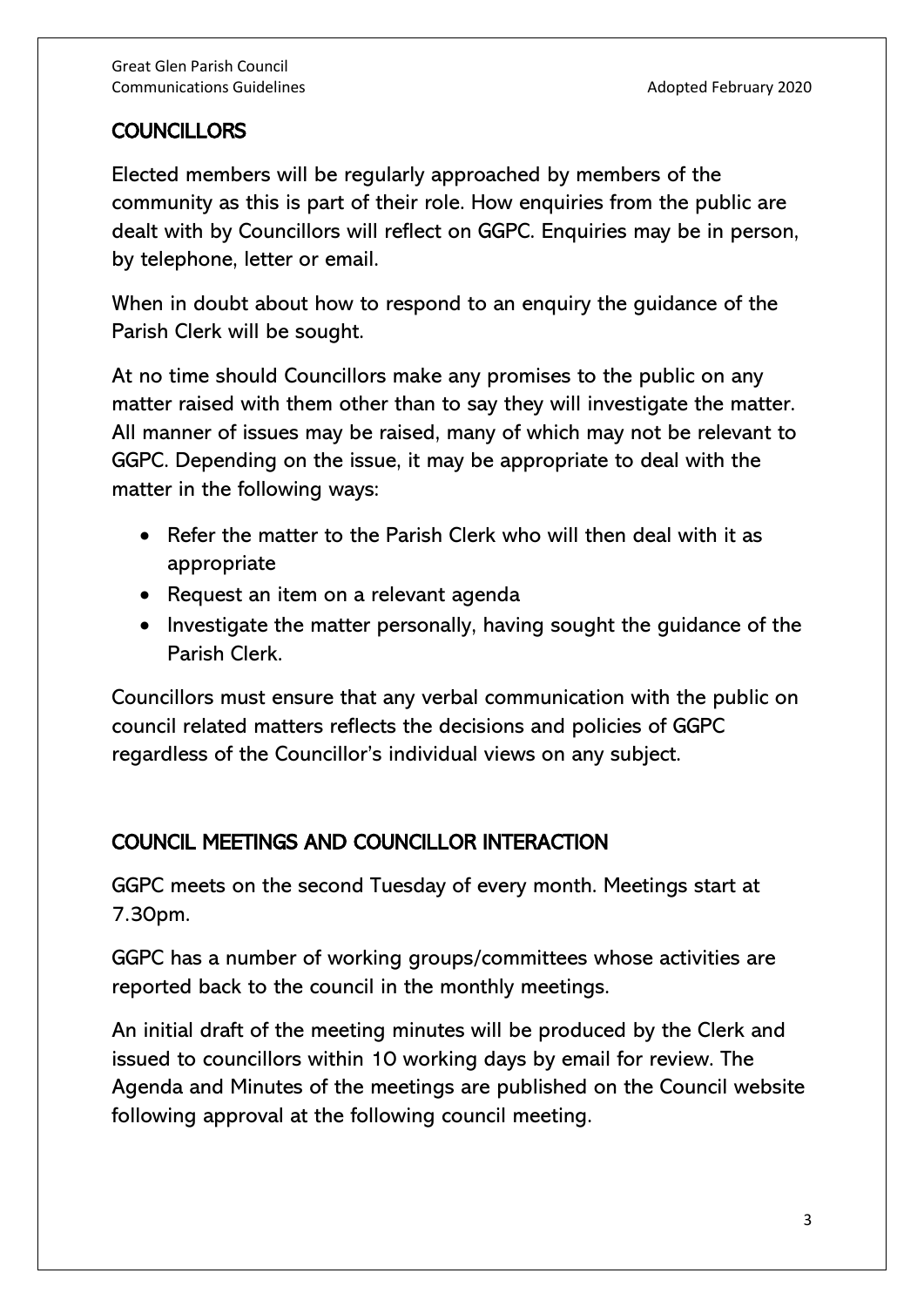Councillors who have taken on responsibility for some action which involves written or verbal feedback with third parties shall ask the Parish Clerk to respond on their behalf.

Guidance on interaction:

- GGPC Councillors should always disclose their identity and affiliation to the Parish Council
- All media enquiries should be directed to the Clerk
- If appropriate, for a specific issue the Chairman may make a statement on behalf of GGPC
- All media comment must accurately reflect GGPC's position on the topic, as adopted in documents eg. minutes and policies
- All decisions of GGPC made in an open meeting can be quoted and made available to the media
- When responding to a media enquiry the Clerk should have the necessary facts and understanding of the situation
- Councillors should not make 'personal comments' which could damage the reputation of GGPC or negatively impact on teamwork or credibility of the council or members of the community
- Comment on matters which are, or likely to be, subject to legal proceedings should be subject to advice taken from GGPC's solicitor before any response is made
- Councillors wishing to make a 'personal statement' to the media must clearly inform the media:
	- $\circ$  That their comments are made as an individual and are not necessarily the view of GGPC
	- o That the matter may still need to be discussed or resolved by GGPC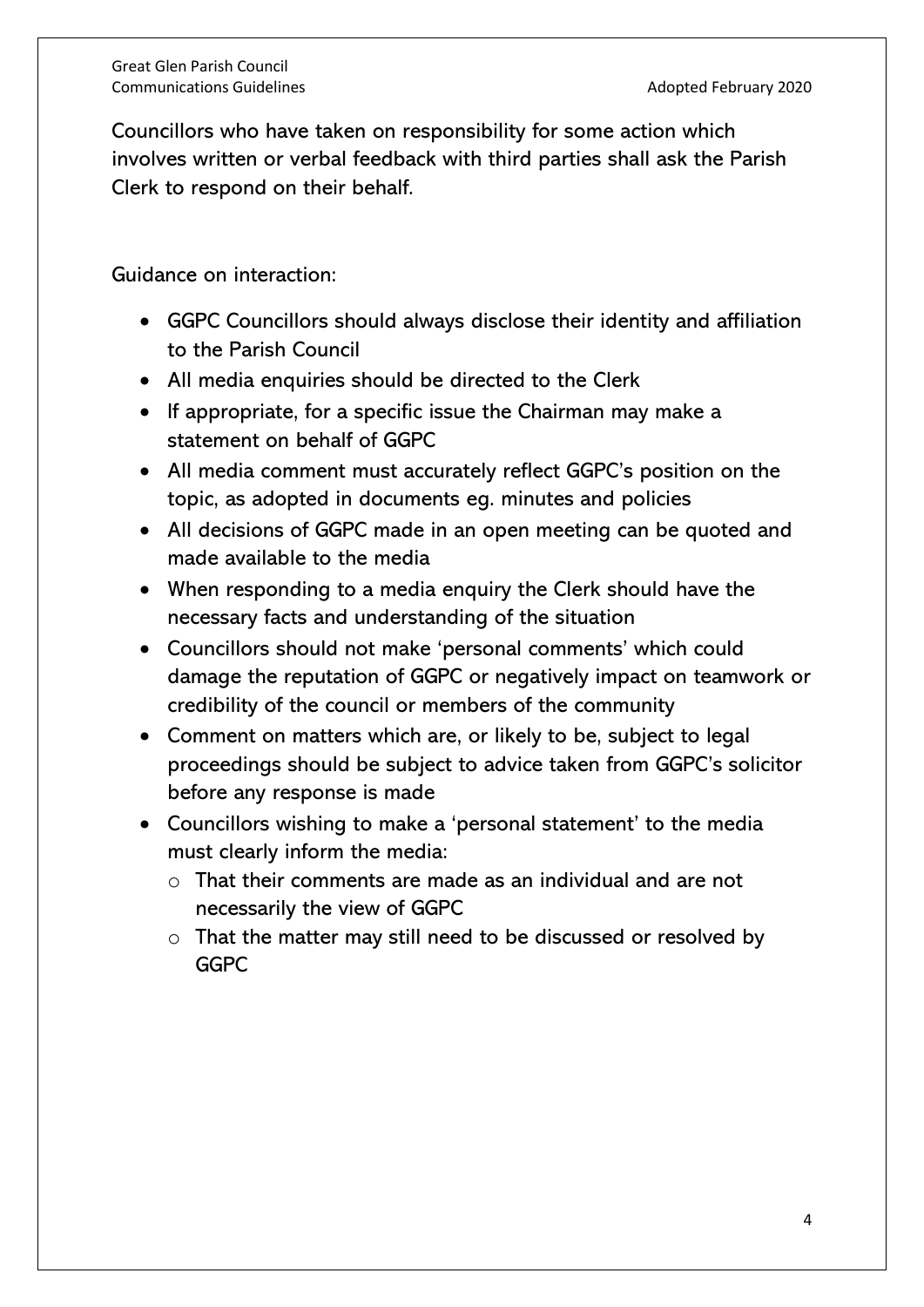# WHO WE SHOULD BE COMMUNICATING WITH

The council's audience is wide and varied but will typically include:

- GGPC employees and contractors
- Residents
- Harborough District Councillors and staff
- Hard to reach groups, including young people
- The media
- Voluntary groups and organisations
- The business community
- MP
- Other public sector organisations (police, health, fire)
- Visitors and those who work in the area

## HOW WE SHOULD BE COMMUNICATING

Different forms of communication will appeal to different ages, social groups and demographics so it is important to ensure that within reason, all options for increasing communication and participation are reviewed over time in order to communicate effectively with everyone.

The advances made in information technology offer new ways of communicating. At the same time, for many people, traditional methods – newspapers, telephone, leaflets – still play a fundamental role that must not be undervalued.

Currently Council communication is achieved mainly through Council meetings and Councillor interaction, managed by the Parish Clerk. Methods of communication include: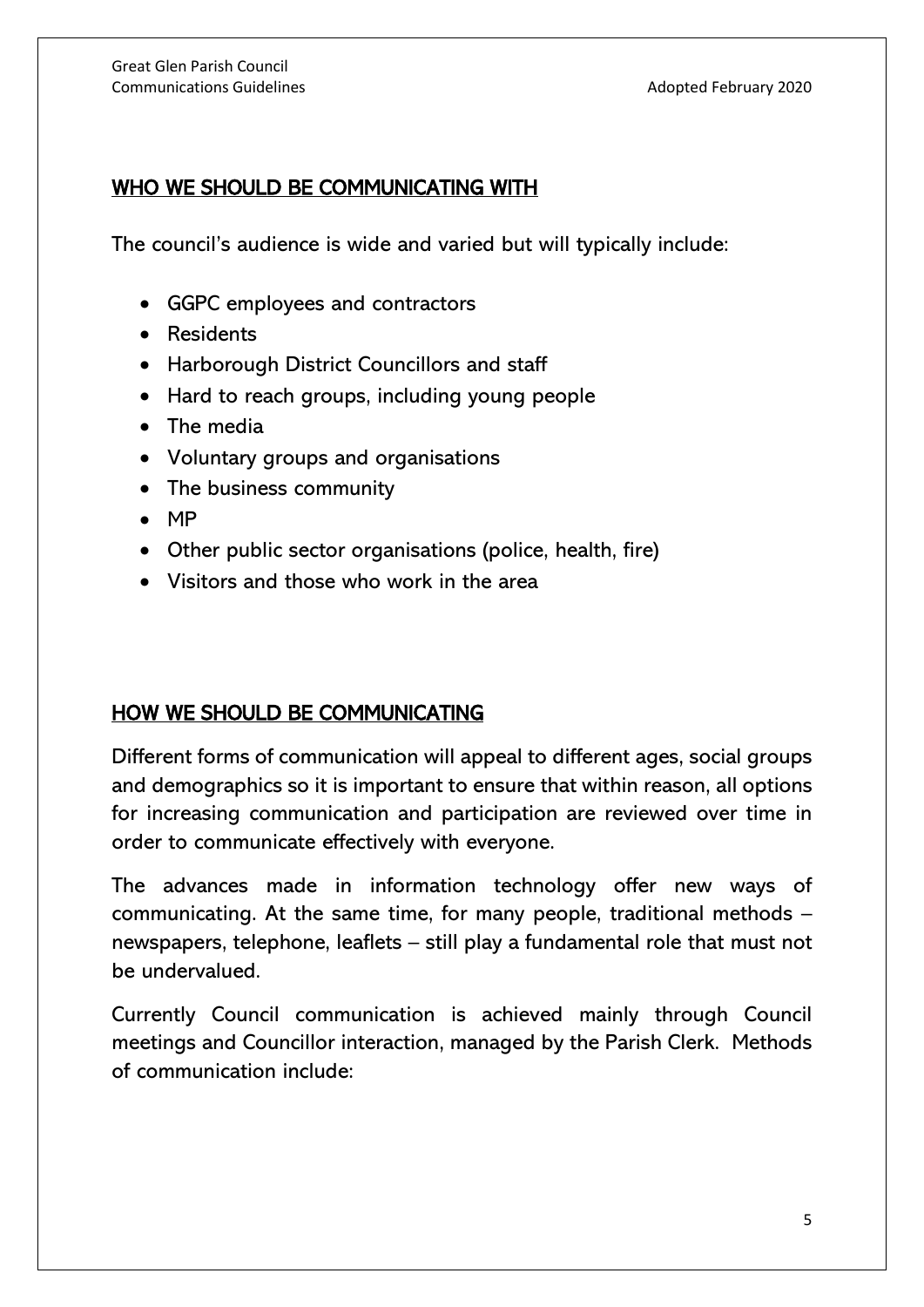- Press releases
- Notices on village notice boards and Parish Office Window
- Online messages via the
	- o GGPC website
	- o GGPC Facebook page
	- o GGPC twitter account
- Contributions to local publications
	- o The Parish Council 'Great Glen Gazette'
- GGPC village email alert
- Alternative consultation and communication methods as approved by the Parish Council

GGPC will continue to explore ways in which communication could be improved.

# PRESS – MANAGE THE MEDIA EFFECTIVELY

Key points for effective management of media relations:

- Respond to journalists in full within a reasonable time
- Be helpful, polite and positive
- Never say 'no comment'
- Evaluate media coverage
- Issue timely and relevant press releases
- Pre-empt potential stories arising from council agendas/minutes by issuing proactive PR (where possible)

## VILLAGE NOTICE BOARDS

The village notice boards will be kept updated to ensure that members of the community who are less active online are kept aware of key information.

The Parish Clerk will manage all posting of notices to the notice boards.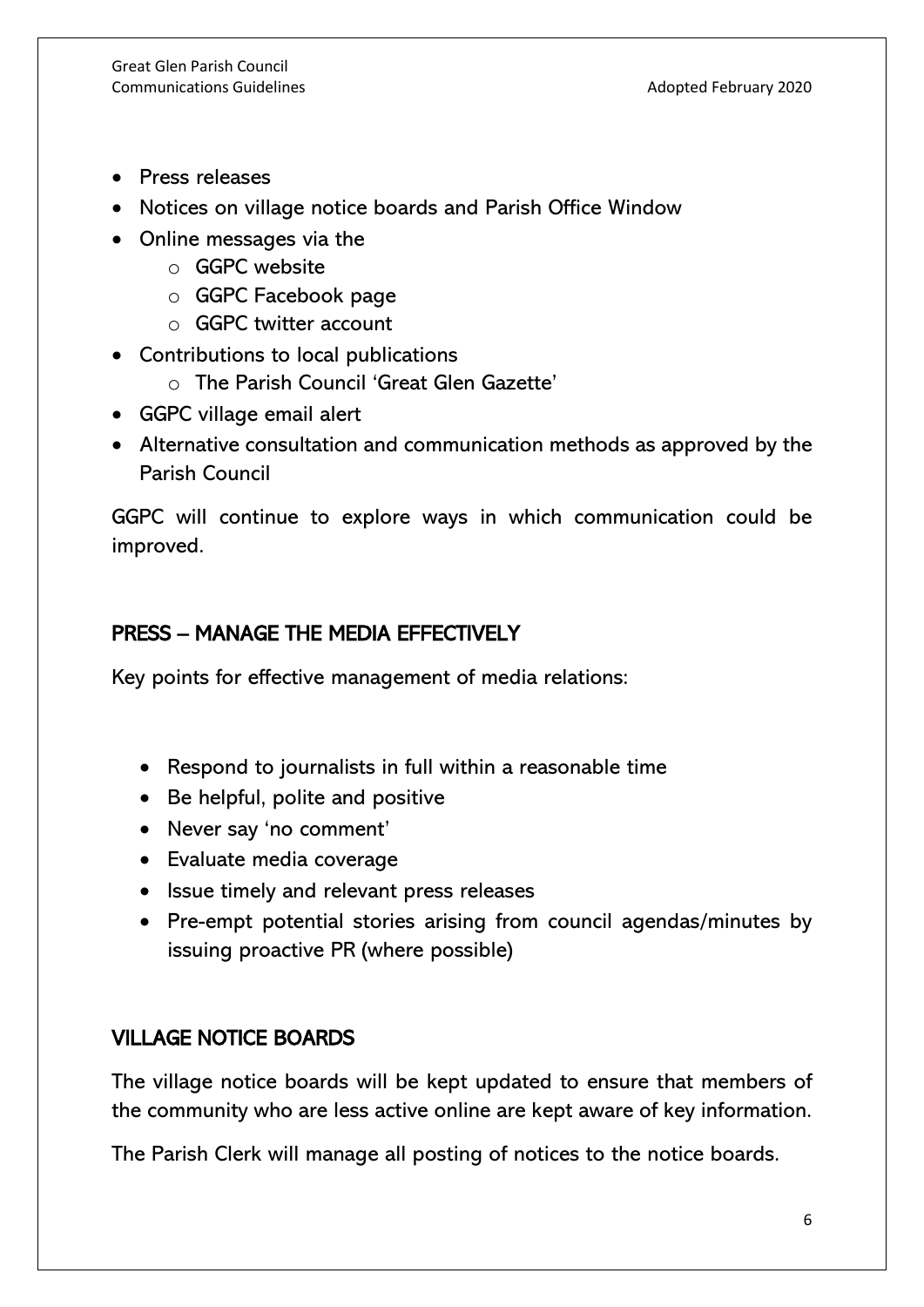All notices should be approved by the Parish Office and stamped accordingly.

#### ONLINE PRESENCE

#### Council Website

Online content should be objective, balanced, informative and accurate. What is written on the web is permanent.

GGPC's website is to be regularly updated.

All communications should promote the Council website and if appropriate its social media accounts.

It is important to ensure that links to the website are provided from other key partners, especially Harborough District Council.

#### GGPC Twitter Account

The GGPC Twitter account is a forum for both GGPC and the village community. GGPC will continue to engage with the community to grow the twitter audience. It is recognised that this forum has a wide reach, as posts can be re-tweeted by the audience with their twitter friends. The GGPC twitter account is monitored by the administrators to ensure the content is appropriate to the forum.

#### GGPC Facebook Page

GGPC have a Facebook page to alert members of the Parish to local news and events. Administrators manage the content to ensure it is relevant to the audience.

#### **PUBLICATIONS**

#### Great Glen Gazette

The Great Glen Gazette is published by GGPC to impart information to the village residents. It is aimed to be delivered to all households in Great Glen.